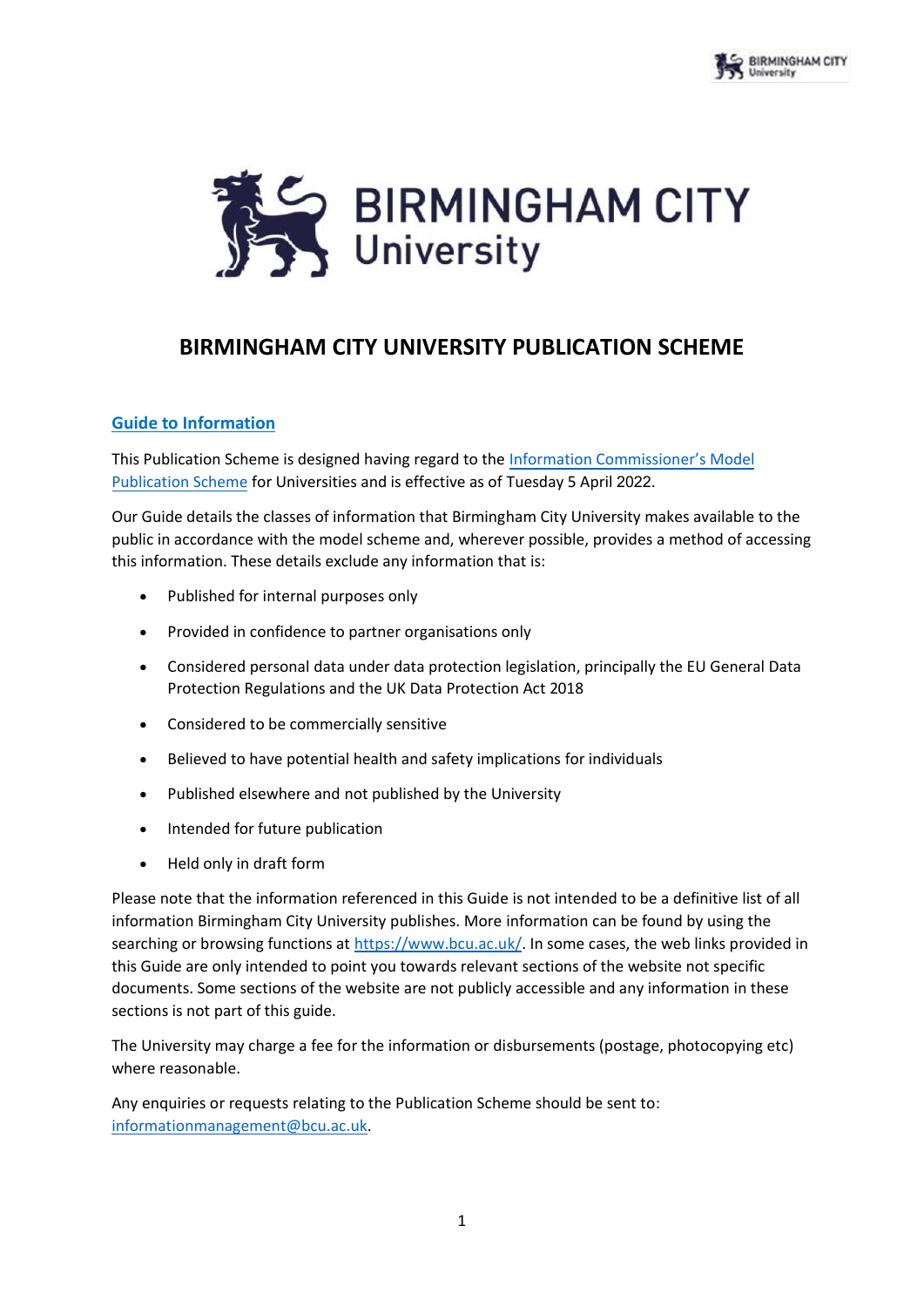

### **1) Who we are and what we do**

|     | <b>Class</b>                                                                                                                                                                                       | <b>Format</b>                                                                                                                                                                                                                                                                               |
|-----|----------------------------------------------------------------------------------------------------------------------------------------------------------------------------------------------------|---------------------------------------------------------------------------------------------------------------------------------------------------------------------------------------------------------------------------------------------------------------------------------------------|
| 1.1 | Legal Framework                                                                                                                                                                                    | <b>Legal and Charitable Status</b><br><b>Instrument of Government</b><br><b>Articles of Government</b><br><b>Our History</b><br><b>Corporate Responsibility Brochure</b>                                                                                                                    |
| 1.2 | How the University is organised                                                                                                                                                                    | <b>Corporate Information</b><br>Our Vice-Chancellor's Office<br><b>Board of Governors</b><br><b>VCO Structure Chart</b><br><b>Governance Structure</b><br><b>Sub Committees of the Board</b><br><b>Directorate and Deans Management</b><br><b>Structure</b><br><b>Schools and Faculties</b> |
| 1.3 | Location and contact details                                                                                                                                                                       | <b>Campuses and Maps</b><br><b>Contact details</b>                                                                                                                                                                                                                                          |
| 1.4 | Lists of and information relating to<br>organisations which the university has<br>responsibility for, those it works in<br>partnership with, those it sponsors and<br>companies wholly owned by it | <b>Social Responsibility</b><br><b>Partner Institutions</b><br><b>Centre for Enterprise, Innovation and</b><br>Growth<br><b>Research and Enterprise</b><br><b>News and Events</b><br><b>Wholly owned companies</b>                                                                          |
| 1.5 | <b>Student Activities</b>                                                                                                                                                                          | <b>Students' Union (BCUSU)</b><br><b>Student Info Overview</b><br><b>Open Days</b><br><b>Term dates</b><br>Accommodation<br><b>Student Support</b><br><b>Literacy Tutors Scheme</b>                                                                                                         |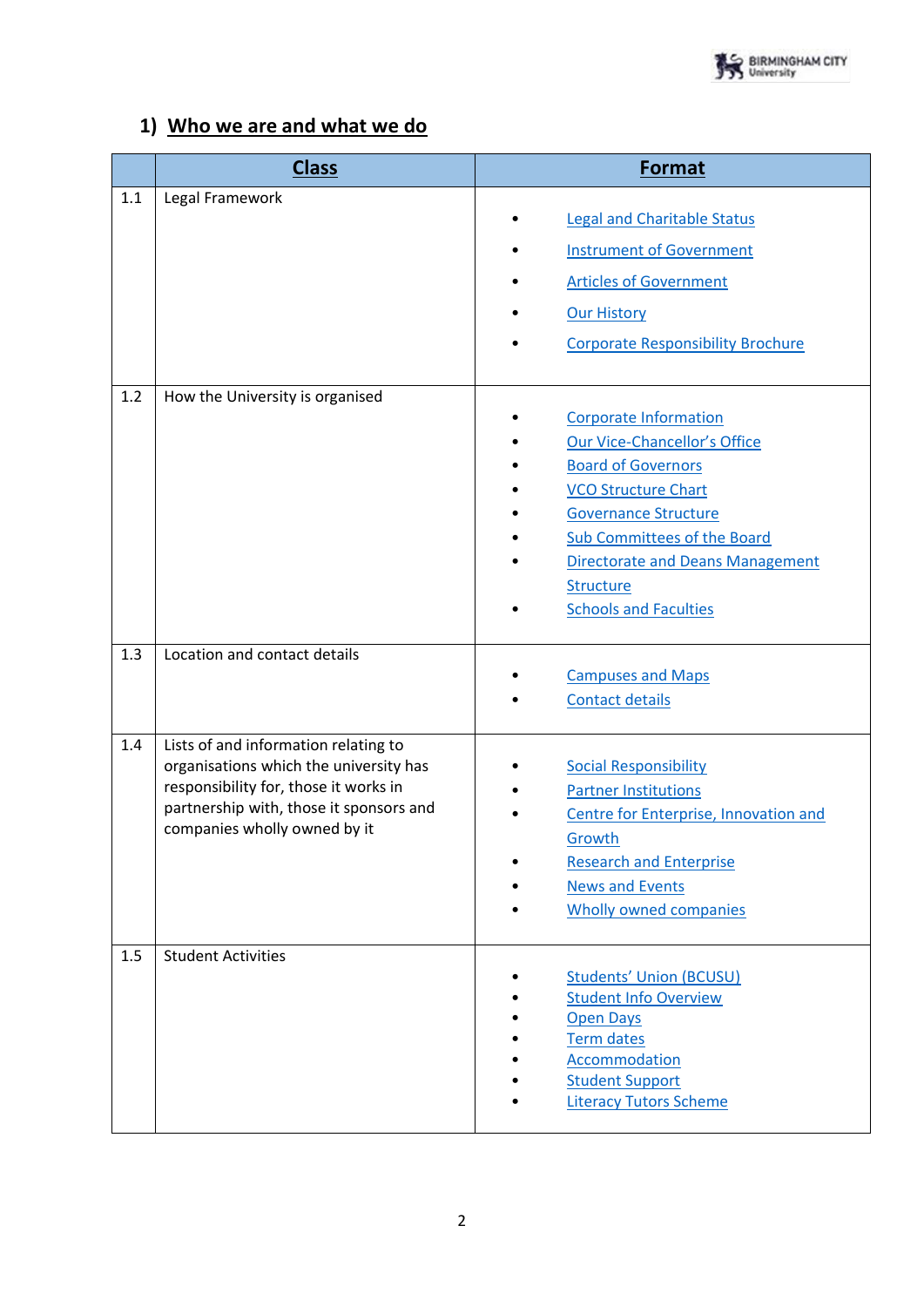## **2) What we spend and how we spend it**

|     | <b>Class</b>                                | Format                                                                                                                                                                 |
|-----|---------------------------------------------|------------------------------------------------------------------------------------------------------------------------------------------------------------------------|
| 2.1 | Funding/income                              | <b>Financial Statements</b>                                                                                                                                            |
|     |                                             | <b>Student Fees and Funding</b>                                                                                                                                        |
| 2.2 | <b>Financial Audit Reports</b>              | <b>Annual Report of the Governors and Financial</b><br>$\bullet$<br><b>Statements</b>                                                                                  |
| 2.3 | Capital Investment and Capital Grant        | <b>Annual Report of the Governors and Financial</b><br>$\bullet$<br><b>Statements</b>                                                                                  |
| 2.4 | <b>Financial Regulations and Procedures</b> | <b>Student Related Policies and Procedures</b><br>$\bullet$<br><b>Procurement and Supplier Information</b>                                                             |
| 2.5 | Staff pay and grading structures            | <b>Staff Remuneration</b><br>Information about pay levels for Senior Staff<br>$\bullet$<br>can be found in our <b>Annual Report and</b><br><b>Financial Statements</b> |
| 2.6 | Procurement and Tendering                   | <b>Terms of business</b><br><b>Tender Opportunities</b><br><b>Working with Suppliers</b>                                                                               |

# **3) What our priorities are and how we are doing**

|     | <b>Class</b>                          | <b>Format</b>                                                                                                                                                                                                                                                                                               |
|-----|---------------------------------------|-------------------------------------------------------------------------------------------------------------------------------------------------------------------------------------------------------------------------------------------------------------------------------------------------------------|
| 3.1 | <b>Annual Report</b>                  | Annual Report of the Governors and Financial<br><b>Statements</b>                                                                                                                                                                                                                                           |
| 3.2 | <b>Corporate and Business Plans</b>   | <b>Birmingham City University Strategy 2025</b><br><b>Access and Participation Plan</b>                                                                                                                                                                                                                     |
| 3.3 | <b>Teaching and Learning Strategy</b> | <b>Birmingham City University Strategy 2025</b><br><b>Offer Making Strategy</b><br>Transparency Information/Facts and Figures<br><b>Education Development Services (EDS)</b><br><b>Technology Enhanced Learning and Teaching</b><br><b>Professional Standards Framework</b><br>Knowledge Exchange Framework |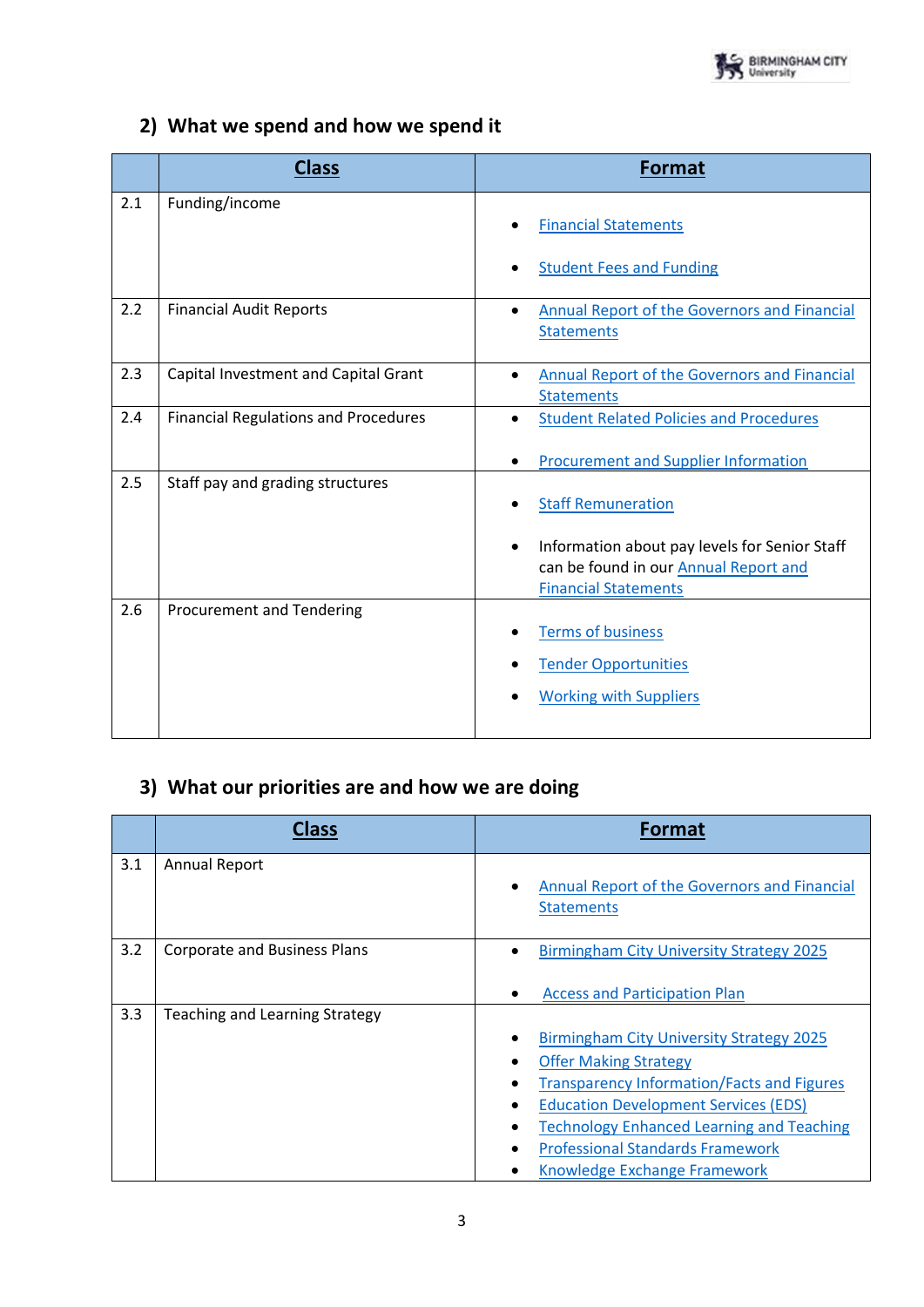

|     |                                   | $\bullet$ | <b>Student and Staff Projects</b>                                |
|-----|-----------------------------------|-----------|------------------------------------------------------------------|
| 3.4 | <b>Academic Quality Standards</b> |           |                                                                  |
|     |                                   |           | <b>Academic Regulations</b>                                      |
|     |                                   |           | <b>Degree Outcomes Statement</b>                                 |
|     |                                   |           | <b>Academic Appeals Procedure</b>                                |
|     |                                   |           | <b>Access and Participation Plan</b>                             |
|     |                                   |           | <b>Student Protection Plan</b>                                   |
|     |                                   |           | <b>Assessment and Feedback Policy</b>                            |
| 3.5 | Government and Regulatory Reports |           |                                                                  |
|     |                                   |           | Office for Standards in Education (OFSTED)<br><b>Inspections</b> |
|     |                                   |           | <b>Higher Education Statistics Agency (HESA)</b>                 |
|     |                                   |           | <b>Higher Education Funding Council for England</b><br>(HEFCE)   |
|     |                                   |           | <b>Quality Assurance Agency (QAA)</b>                            |
|     |                                   |           | <b>Student Loans Company</b>                                     |
|     |                                   |           | Office for Students (OFS)                                        |

## **4) How we make decisions**

|     | Class                                   | <b>Format</b>                                            |
|-----|-----------------------------------------|----------------------------------------------------------|
| 4.1 | Teaching and Learning Committee Minutes | <b>Strategic Partnership Committee</b>                   |
| 4.2 | Appointment Committees & Procedures     | <b>Nominations and Governance Committee</b><br>$\bullet$ |

## **5) Our Policies and Procedures**

|     | <b>Class</b>                           | <b>Format</b>                       |
|-----|----------------------------------------|-------------------------------------|
| 5.1 | Policies and Procedures for Conducting | <b>Governance of the University</b> |
|     | <b>University Business</b>             | Agendas of the Board of Governors   |
|     |                                        | <b>Sub Committees of the Board</b>  |
|     |                                        | <b>Standing Orders</b>              |
|     |                                        | <b>Freedom of Information</b>       |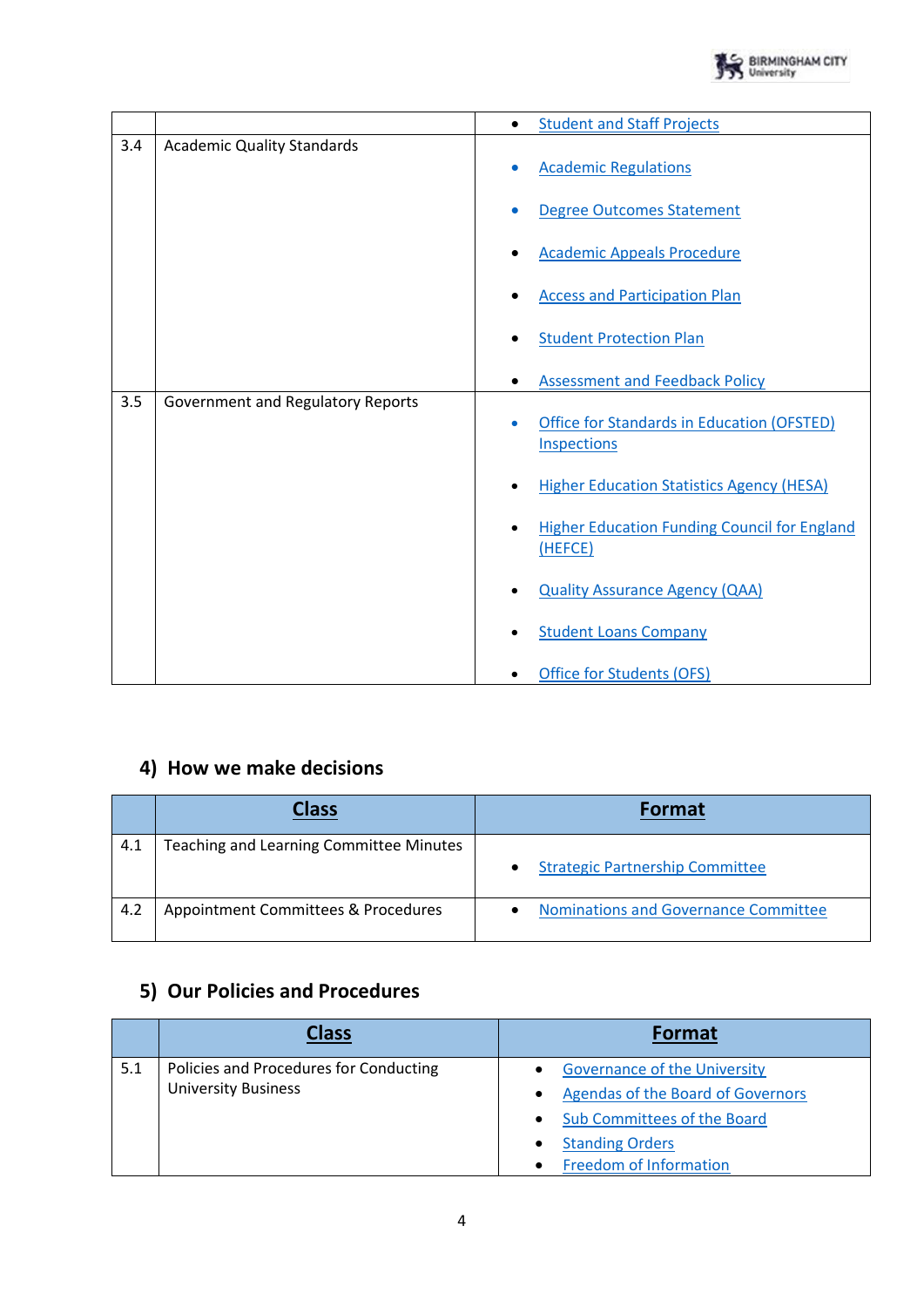

|                   |                                                                                                                                                                                | Data Breach Reporting Procedure<br>$\bullet$                                                                                                                                                                                                      |
|-------------------|--------------------------------------------------------------------------------------------------------------------------------------------------------------------------------|---------------------------------------------------------------------------------------------------------------------------------------------------------------------------------------------------------------------------------------------------|
| 5.2<br>5.3<br>5.4 | Policies and Procedures relating to Academic<br><b>Services</b><br>Policies and Procedures relating to Student<br><b>Services</b><br>Policies and Procedures relating to Human | <b>Degree Outcomes Statement</b><br><b>Academic Regulations</b><br><b>Tuition Fee/Finance Policies</b><br><b>Student Governance Procedures</b><br><b>Student Info Overview</b><br>$\bullet$<br><b>Admissions</b><br><b>Graduation Information</b> |
|                   | Resources                                                                                                                                                                      | <b>Dignity at Work Policy</b><br><b>Flexible Working Policy</b><br><b>Family related leave</b><br><b>Prayer and contemplation facilities Policy</b>                                                                                               |
| 5.5               | <b>Equality and Diversity Policies</b>                                                                                                                                         | <b>Equality and Diversity in Employment</b><br>Policy<br><b>Equal Opportunities Policy Statement</b><br>'Protected Characteristics' Equality Act<br>2010                                                                                          |
| 5.6               | <b>Gift Policy</b>                                                                                                                                                             | <b>Gift Policy</b><br>$\bullet$                                                                                                                                                                                                                   |
| 5.7               | <b>Complaints Policy</b>                                                                                                                                                       | <b>Concerns and Complaints Procedure</b>                                                                                                                                                                                                          |
| 5.8               | Records Management and Data Policies                                                                                                                                           | <b>Information Security Policy</b><br><b>Data Protection Policy</b><br><b>Privacy Notices</b>                                                                                                                                                     |
| 5.9               | <b>Research Policy and Strategy</b>                                                                                                                                            | <b>Our Research</b><br><b>Research Projects</b>                                                                                                                                                                                                   |
| 5.10              | <b>Charging Regimes and Policy</b>                                                                                                                                             | <b>University Fees</b><br>$\bullet$<br><b>Library Charges</b><br><b>Transcripts and Verification</b><br><b>Degree Certificates</b>                                                                                                                |

## **6) Lists and Registers**

|     | <b>Class</b>                           | <b>Format</b>                |
|-----|----------------------------------------|------------------------------|
| 6.1 | Register of Interests                  | <b>Register of Interests</b> |
| 6.2 | List of Honorary Degree awarded by the |                              |
|     | University                             | <b>Honorary Graduates</b>    |